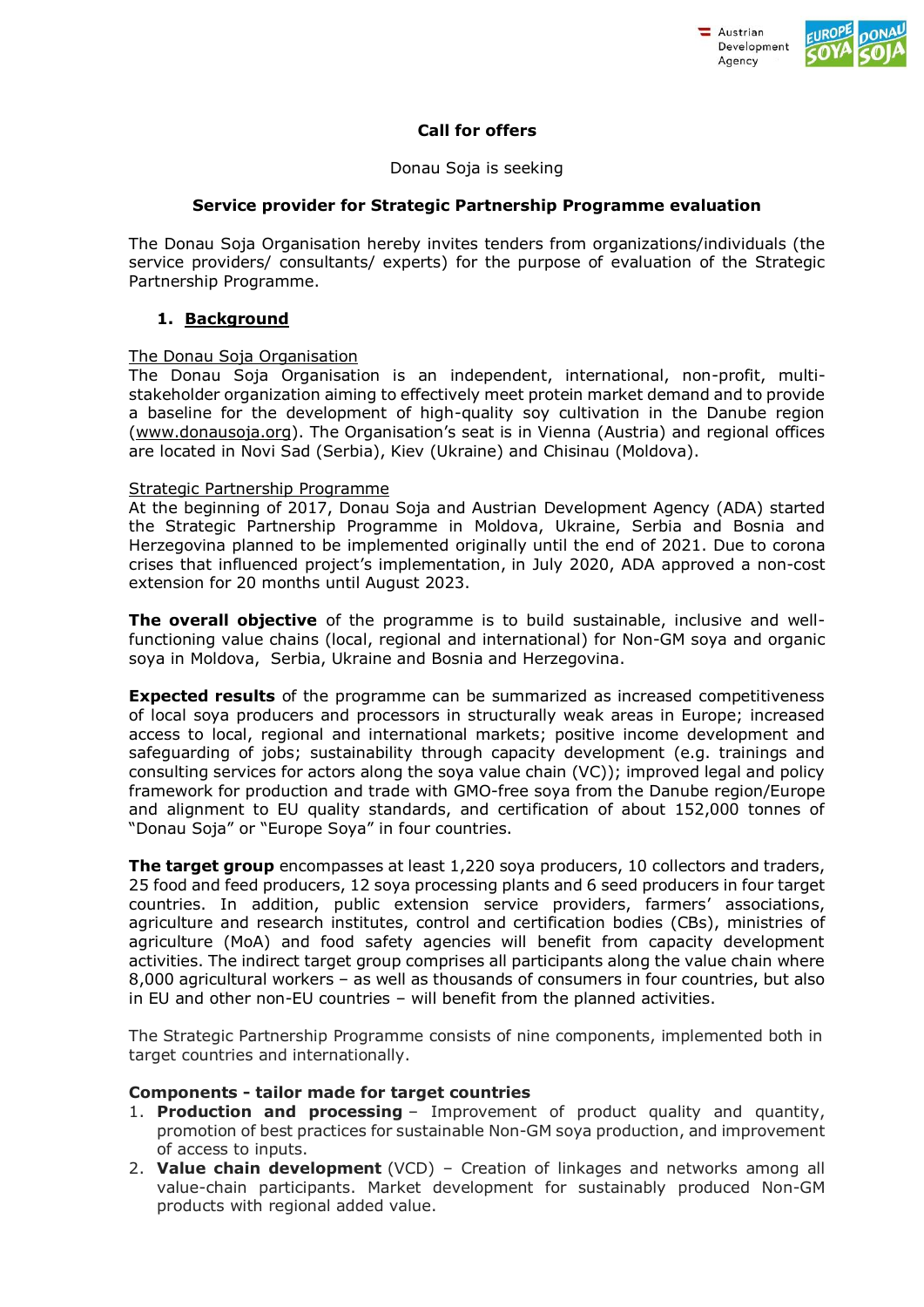



- 3. **Awareness raising and sensitization** Dissemination of information about local production, food safety, and environmental aspects of agriculture and food production.
- 4. **Certification and labelling** Setting-up sound procedures and institutional frameworks consisting of certification bodies (CBs), qualified experts and testing facilities to guarantee product quality and to build the basis for accessing markets.
- 5. **Business environment and policy framework** Contribution to conducive and effective support mechanisms and regulations for soya production and trade.

## **Components - international**

- 6. **International market development and public awareness**  Match-making and linking the value chain participants from SEE and CEE with buyers in EU markets. Use of international PR and for awareness raising of EU consumers.
- 7. **Knowledge and technology transfer** Introduction of new standard development and quality assurance along the value chain. Knowledge transfer and dissemination of state-of-the-art production and processing, quality management and sustainability.
- 8. **Project development and consultancy**  Providing support to project development and access to funding through consulting and technical assistance.
- 9. **Project management and implementation** Smooth project implementation including general coordination, financial and administrative management, monitoring and reporting.

The programme rests on three major cross-cutting pillars: gender equality, social inclusion and environmental protection.

All Program activities are implemented according to the General Contract Conditions (Allgemeine Vertragsbedingungen).

## **2. Purpose and Objectives**

The purpose is to provide an evaluation of the overall programme progress and results until the  $30<sup>th</sup>$  of June 2022 against the objectives and indicators set by Donau Soja and the donor- ADA. It is also expected to provide a sound basis for follow-up planning of the new Stretagic Partnership.

Beyond that, the evaluation and its related recommendations are essential when it comes to learning processes within the organisation. Finally, the evaluation will serve as an important means of verification for accountability towards potential donors and partners.

The evaluation is carried out to assess the level of achievements of programme indicators, results related to cross-cutting issues and assess the relevance and effectiveness of the intervention. At the same time, evaluation results should serve as guidelines for the next Strategic Partnership.

The objective is to:

- 1. identify to which extent the Strategic Partnership with Donau Soja has achieved its objectives and results, or is likely to achieve (effectivness).
- 2. give recommendations for future activities and follow-up phase/ new Strategic Partnership.

| Programme information |                                                                                                                                                                |
|-----------------------|----------------------------------------------------------------------------------------------------------------------------------------------------------------|
| Type:                 | Strategic Partnership                                                                                                                                          |
| Programme Title:      | Building sustainable, inclusive and well-functioning value chains for<br>Non-GM soya and organic soya in Moldova, Ukraine, Sebia and<br>Bosnia and Herzegovina |
| Programme Number:     | 2530-00/2017                                                                                                                                                   |
| Name of Partner:      | Donau Soja gGmbH                                                                                                                                               |
| Programme Duration:   | January 2017-August 2023 (80 Months)                                                                                                                           |
| Geographical Area:    | Moldova, Ukraine, Sebia and Bosnia and Herzegovina                                                                                                             |

# **3. Scope of evaluation**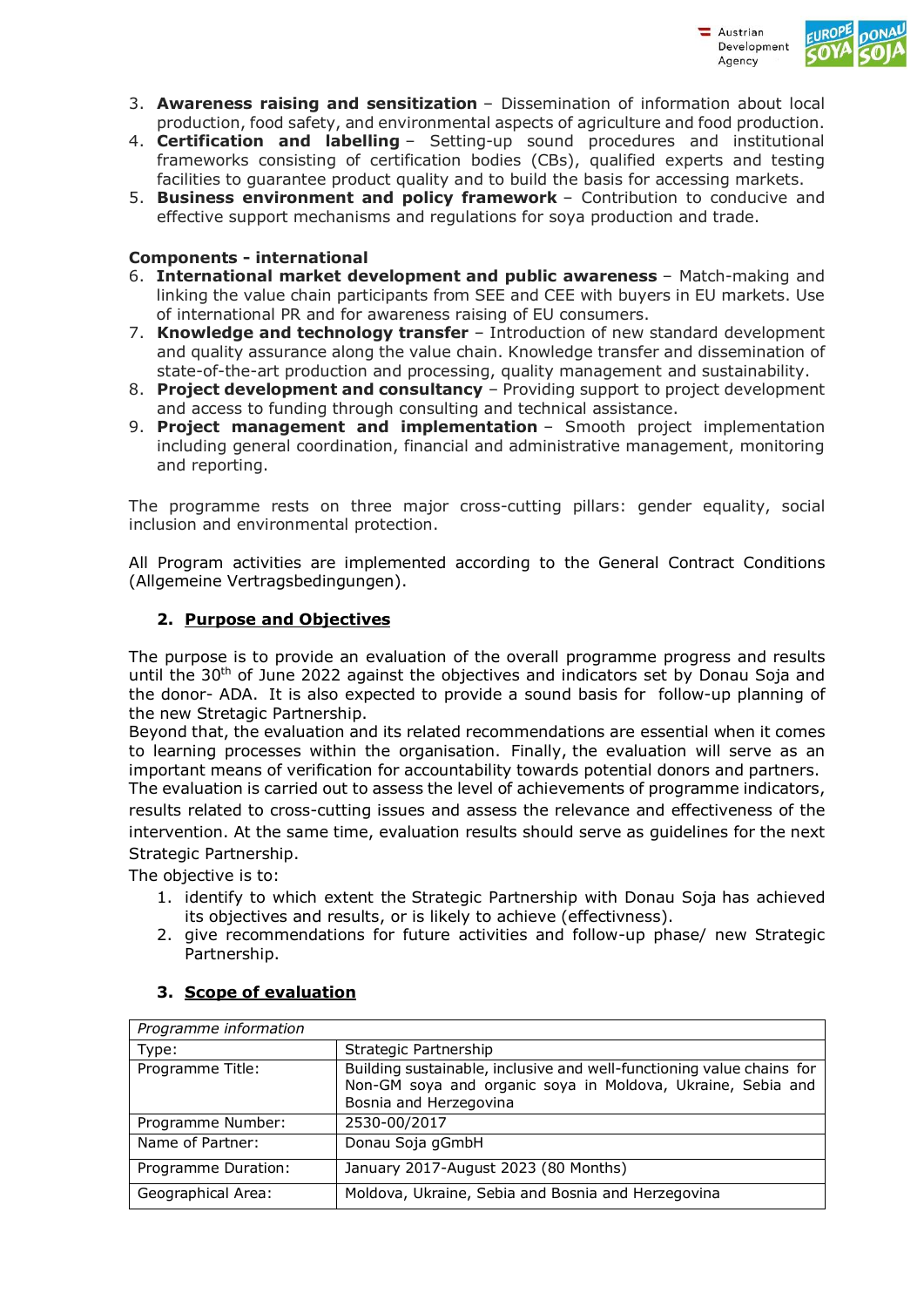

The evaluation will cover activities implemented since the beginning of the programme until the time of the evaluation (01.01.2017-30.06.2022).

The evaluation should take place in 2022 and estimated number of working days for its completion is 25, in 3-4 months period.

The programme thematic area is value chain development in food and agricultural sector, in particular in soya sector, in selected target countries (Serbia, Ukraine, Moldova and Bosnia and Herzegovina). The programme activities are related to production and processing, value-chain and market development, awareness raising, quality management and standard development, as well as enabling of good framework conditions (policy and advocacy). Intended users of this evaluation are Donau Soja and ADA. The evaluation report and/or parts of it might be published (in case this is agreed and decided).

All Programme related documentation will be provided by Donau Soja. This will include description documents, as well as reports submitted until the end of 2021. Donau Soja will organise necessary meetings with programme beneficiaries. Key informants for the evaluation, beside Donau Soja, will be programme beneficiaries (soybean producers, collectors and traders, processors, input suppliers, R&D institutions, CBs and laboratories, as well as government institutions) from all target countries.

As a precaution measure (corona/ Ukrainian war) and due to uncertainty related to travel planning and arrangements, meetings with selected programme beneficiaries can also be organised online. One country eg. Serbia, can be used as an example country for the evaluation where also field visits can also be organised. Potentially, during visits to Serbia, physical meetings with beneficiaries from Bosnia and Herzegovina could be organised.

All evaluations of programmes and projects funded or implemented by ADA need to refer to and use the OECD/DAC evaluation criteria as the guiding frame for developing the evaluation questions. Evaluations need to follow the ADA Guidelines for Project and Programme evaluations (in particular its Annex 9) – see (check the following link):

[https://www.entwicklung.at/fileadmin/user\\_upload/Dokumente/Evaluierung/Evaluierung](https://www.entwicklung.at/fileadmin/user_upload/Dokumente/Evaluierung/Evaluierungs_Leitfaeden/Guidelines_for_Programme_and_Project_Evaluations_ADA_2020.pdf) s Leitfaeden/Guidelines for Programme and Project Evaluations ADA 2020.pdf

# **4. Evaluation Questions**

# *Relevance*

- To what extent are the activities and results of the programme relevant for the beneficiaries?
- To what extent could the introduction of other crops (beyond soya) be relevant for target country stakeholders?
- Which activities should be considered for new project. Which activities should be continued? Which new activities are recommended?

# *Effectiveness*

- $\bullet$  To what extent has the programme already achieved its outcome(s) or will be likely to achieve it/them?
- To what extent has the programme already achieved its expected results/outputs or will be likely to achieve them?
- What were the major factors influencing the achievement or non-achievement of the outcome(s)/expected results/outputs? (Also consider any which were possibly beyond the control of the programme).
- To what extent were cross cutting topics: gender, environment and climate protection and vulnerable groups (smallholders) taken into account within the programme design?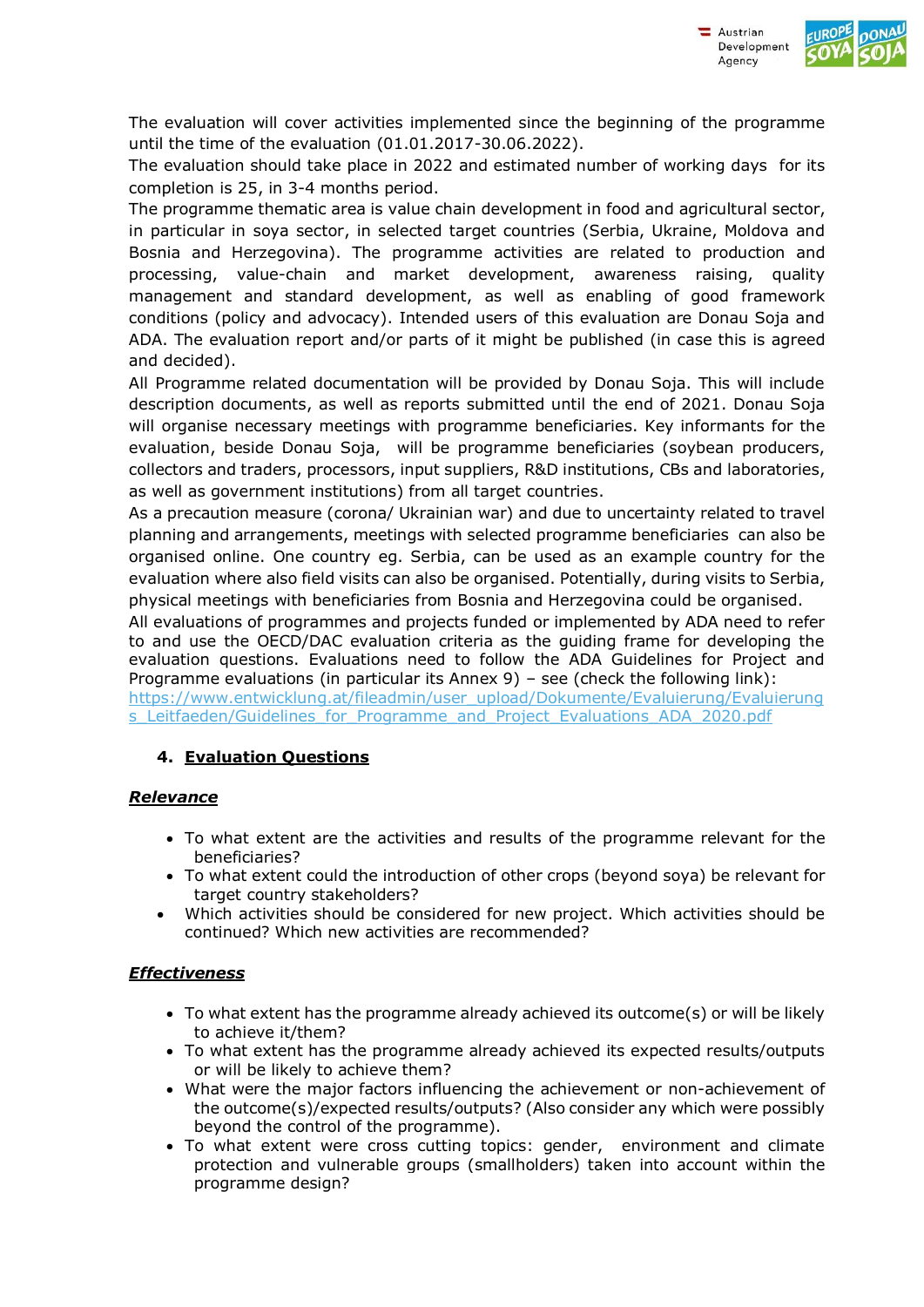



# **5. Design and Approach**

The evaluation should comprise several phases. This chapter proposes steps of the evaluation process. [ADA Guidelines for Programme and Project Evaluations](https://www.entwicklung.at/fileadmin/user_upload/Dokumente/Evaluierung/Evaluierungs_Leitfaeden/Guidelines_for_Programme_and_Project_Evaluations_ADA_2020.pdf) and specifications and checklists for reports need to be followed during the whole process.

# *Preparatory phase*

Procurement and Contracing: Contract is signed and a discussion of the assignment takes place. First documents, including available data (project proposal, logframe, progress reports), are provided to the evaluation team.

# *Inception-phase*

Kick off meeting: is organised by service provider and serves to agree all necessary steps and brings clarity.

Desk study: The evaluation team studies all necessary programme documents; reconstructs and analyses the intervention's logic/programme theory and its assumptions. Existing data needs to be analysed and interpreted.

Inception report and workshop: In the inception report and workshop followed by presentation, the evaluator/evaluation team will describe the design of the evaluation and will elaborate on how data will be obtained and analysed (Evaluation Matrix in ADA [Guidelines for Programme and Project June Evaluations\)](https://www.entwicklung.at/fileadmin/user_upload/Dokumente/Evaluierung/Evaluierungs_Leitfaeden/Guidelines_for_Programme_and_Project_Evaluations_ADA_2020.pdf). Data collection plan should include milestones, to do list, time plan and responsibilities. Intensive cooperation/coordination with Donau Soja is expected.

# *Inquiary-phase:*

Data needs to be gathered, analysed and interpreted.

As a precaution measure (corona) and due to travel-related uncertainty, meetings with selected programme beneficiaries will be organised on-line. Visits to one country can be organised (eg. Serbia), where meetings can be arranged, scheduled with beneficiaries (and potentially also with Beneficiaries from Bosnia and Herzegovina).

The inquiary phase will only take place upon official approval of the inception report by Donau Soja.

Presentation: Presentation of key findings (feedback workshop) at the end of the inquiary phase.

Final draft report: Submission and presentation of final draft of the report, inclusion of comments from partners (ADA) and Donau Soja.

Final report: Submission of final report.

The evaluation must be conducted using quantitative and qualitative methods. For the different phases it is expected that data and information will be obtained through different methods such as: analysis of documents, questionnaires, interviews, etc., and selection of methods should be proposed and agreed in inception phase. The interviewees should be selected from different target/beneficiary groups and with consideration of geographical spread in the programme countries.

The final report should contain executive summary, written in the form of a short impact assessment that can be presented publicly.

The Guidelines for Project and Programme evaluations developed by the Austrian Development Agency need to be considered throughout the entire evaluation process.

Also see: <https://www.entwicklung.at/en/ada/evaluation>and [https://www.entwicklung.at/fileadmin/user\\_upload/Dokumente/Evaluierung/Evaluierung](https://www.entwicklung.at/fileadmin/user_upload/Dokumente/Evaluierung/Evaluierungs_Leitfaeden/Guidelines_for_Programme_and_Project_Evaluations_ADA_2020.pdf) s\_Leitfaeden/Guidelines\_for\_Programme\_and\_Project\_Evaluations\_ADA\_2020.pdf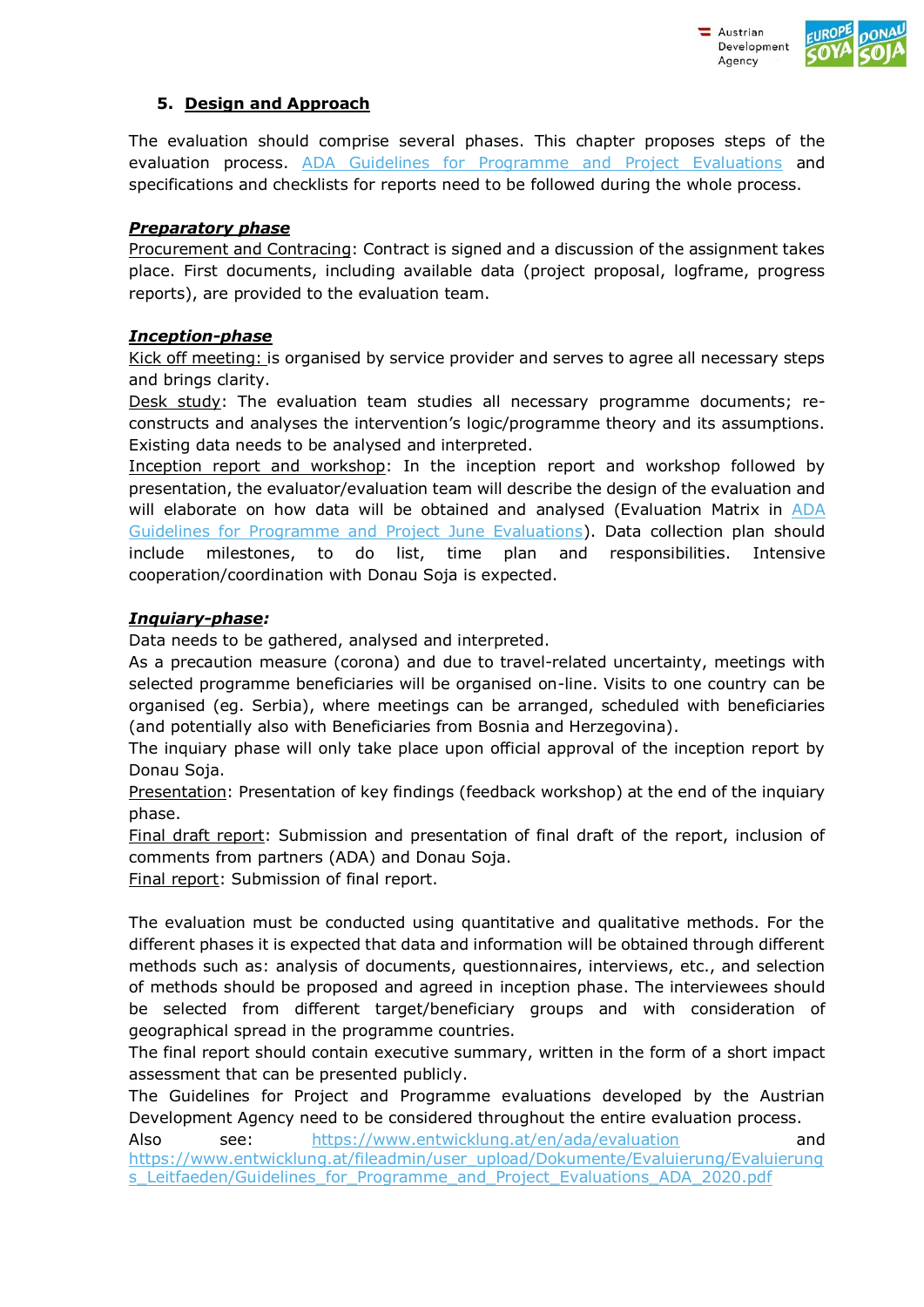



## **6. Workplan**

Number of working days is estimated to be 25, within a range of 3-4 months. The work should be conducted and finalised in 2022.

| Action                                                                                                 | Responsible                                                                                    | # of working<br>days |  |  |
|--------------------------------------------------------------------------------------------------------|------------------------------------------------------------------------------------------------|----------------------|--|--|
|                                                                                                        | <b>Preparatory phase</b>                                                                       |                      |  |  |
| Submission of bid<br>(electronically)                                                                  | Service provider (Evaluator/Evaluation<br>Team)                                                |                      |  |  |
| Contract signed and<br>documents provided                                                              | Donau Soja and Service provider<br>(Evaluator/Evaluation Team)                                 | 7                    |  |  |
| <b>Inception phase</b>                                                                                 |                                                                                                |                      |  |  |
| Kick-Off meeting                                                                                       | Online meeting between Donau Soja/ ADA?<br>and Service provider (Evaluator/Evaluation<br>Team) | 0.5                  |  |  |
| Desk Study & preparation<br>of the inception report                                                    | Service provider (Evaluator/Evaluation<br>Team)                                                | 5                    |  |  |
| Submission of draft<br>inception report                                                                | Service provider (Evaluator/Evaluation<br>Team)                                                |                      |  |  |
| Workshop-feedback to<br>inception report                                                               | Donau Soja, ADA? and Service provider<br>(Evaluator/Evaluation Team)                           | 1                    |  |  |
| Inclusion of comments in<br>inception report                                                           | Service provider (Evaluator/Evaluation<br>Team)                                                | $\mathbf{1}$         |  |  |
| Submission of final<br>inception report                                                                | Service provider (Evaluator/Evaluation<br>Team)                                                |                      |  |  |
| <b>Inquiary phase</b>                                                                                  |                                                                                                |                      |  |  |
| Interviews and data<br>collection for 4 target<br>countries, visit to 1 target<br>country (eg. Serbia) | Service provider (Evaluator/Evaluation<br>Team)                                                | 8                    |  |  |
| Preparation of feedback<br>workshop                                                                    | Service provider (Evaluator/Evaluation Team)                                                   | 2                    |  |  |
| Feedback workshop                                                                                      | Donau Soja, ADA? and Service provider<br>(Evaluator/Evaluation Team)                           |                      |  |  |
| <b>Finalization phase</b>                                                                              |                                                                                                |                      |  |  |
| Submission of final draft<br>report                                                                    | Service provider (Evaluator/Evaluation<br>Team)                                                | 5                    |  |  |
| Workshop feedback by<br>Donau Soja and ADA                                                             | Donau Soja and ADA?                                                                            | $\mathbf{1}$         |  |  |
| Inclusion of feedback in<br>final draft report                                                         | Service provider (Evaluator/Evaluation<br>Team)                                                | 1.5                  |  |  |
| Submission of final<br>evaluation report to<br>Donau Soja                                              | Service provider (Evaluator/Evaluation<br>Team)                                                |                      |  |  |
| <b>Total working days</b>                                                                              |                                                                                                | 25                   |  |  |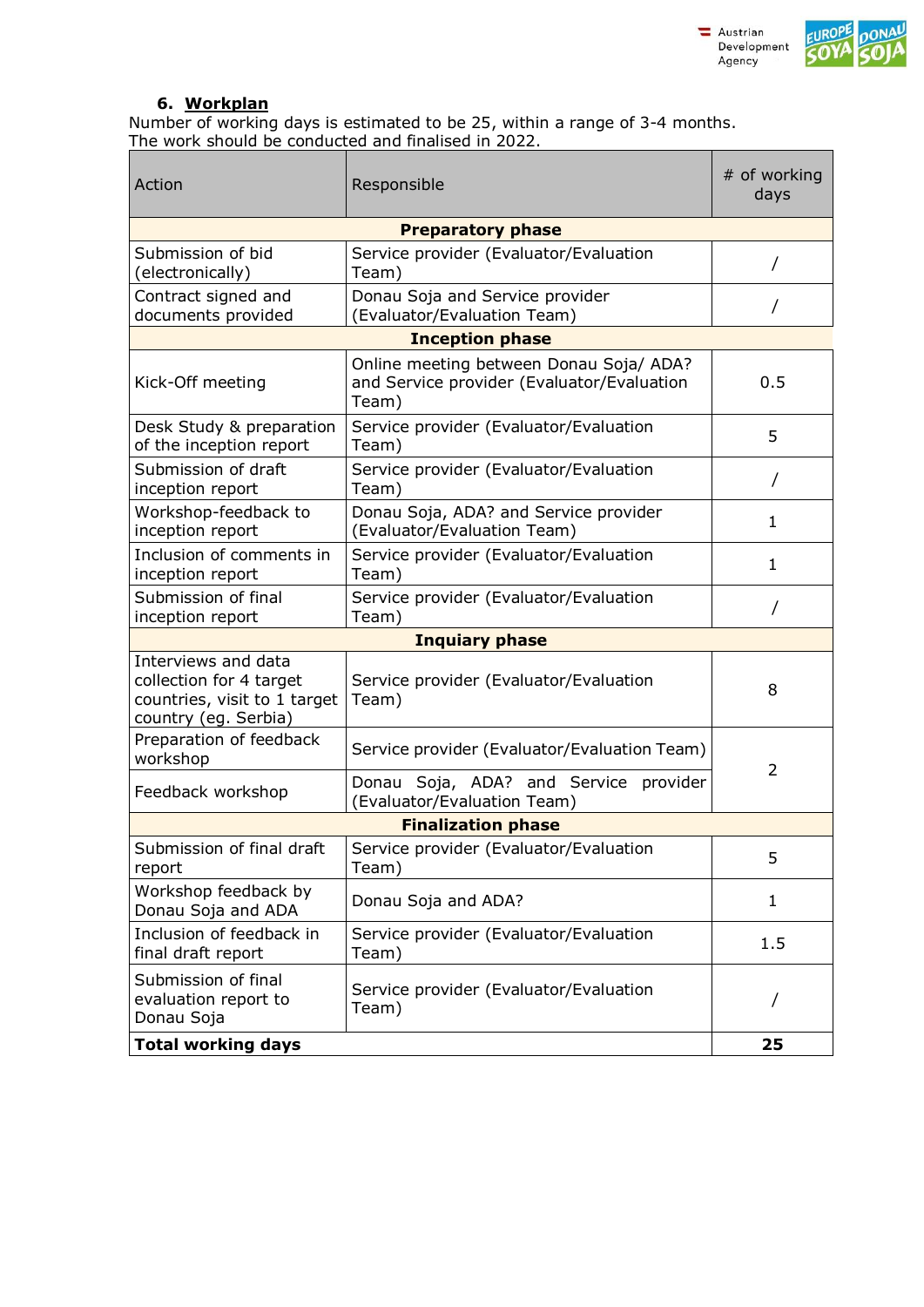



# **7. Evaluation Management Arrangements**

This is partner led evaluation, meaning that evaluation management lies with Donau Soja as ADA's implementing partner. Donau Soja is at the same time implementing partner and beneficiary.

Evaluation Manager will be nominated from the Donau Soja team and he/she will be responsible to coordinate the evaluation project from Donau Soja's side. Austrian Development Agency (ADA) will be consulted and invited into all important events such as: ToRs, awarding the service provider, inception phase report and evaluation report.

The service provider (evaluator/evaluation team) will be supported by the Evaluation manager and Strategic Partnership Programme team members. They will provide support in logistics of organizing meetings and provide needed background information.

The standards and principles defined in the *"Evaluation Policy of the Austrian development Cooperation"* [Evaluationpolicy.pdf \(entwicklung.at\)](https://www.entwicklung.at/fileadmin/user_upload/Dokumente/Evaluierung/Englisch/Evaluationpolicy.pdf) are key features of good evaluation and must be incorporated into the process.

# **8. Requirements for the service provider (Evaluator/Evaluation Team)**

## **Key Qualifications of the service provider (evaluator/evaluation team) should be**:

- One or maximum two consultants with experience in sector (agriculture/food/commodity) and value chain development programmes, sustainability topics and knowledge about target countries.
- Experience in monitoring and reporting of development projects and programmes.
- Experience in leading evaluations
- Experience and expertise in evaluating [cross-cutting issues.](https://www.entwicklung.at/fileadmin/user_upload/Dokumente/Projektabwicklung/Environmental-Gender-Social_Standards_Checklist.docx)
- Proven experience with quantitative and qualitative evaluation methods.
- Knowledge of OECD/DAC criteria.
- Relevant experience and understanding of local economic and political development context in the project countries is an asset.
- Experience in visual presentation and graphic design in preparation of reports and accompanying presentations.

# **Service provider (Evaluator/Evaluation Team) must demonstrate:**

- Excellent communication and writing skills in English.
- Ability to conduct meetings with different stakeholders group from farmers to senior government, business sector, and NGO level personnel.
- High standards of social and environmental performance in the project and demonstrate gender and diversity competences.
- Implementation of standards and principles defined in the *"Evaluation Policy of the Austrian development Cooperation"* [Evaluationpolicy.pdf \(entwicklung.at\)](https://www.entwicklung.at/fileadmin/user_upload/Dokumente/Evaluierung/Englisch/Evaluationpolicy.pdf)

### **9. Reports**

The service provider (Evaluator/Evaluation Team) will submit the following reports:

- an inception presentation and report incl. evaluation matrix (as defined in [ADA](https://www.entwicklung.at/fileadmin/user_upload/Dokumente/Evaluierung/Evaluierungs_Leitfaeden/Guidelines_for_Programme_and_Project_Evaluations_ADA_2020.pdf)  [Guidelines for Programme and Project June Evaluations,](https://www.entwicklung.at/fileadmin/user_upload/Dokumente/Evaluierung/Evaluierungs_Leitfaeden/Guidelines_for_Programme_and_Project_Evaluations_ADA_2020.pdf) see also its Annex 7)
- a final evaluation presentation and report, including:
	- o a draft executive summary
	- $\circ$  and the results-assessment form (part of the reporting requirements).

All reports need to be written in English. An outline of the report's structure needs to be agreed upon during the inception phase.

The quality of the reports will be assessed according to the following criteria:

Were the Terms of Reference fulfilled and is this reflected in the report?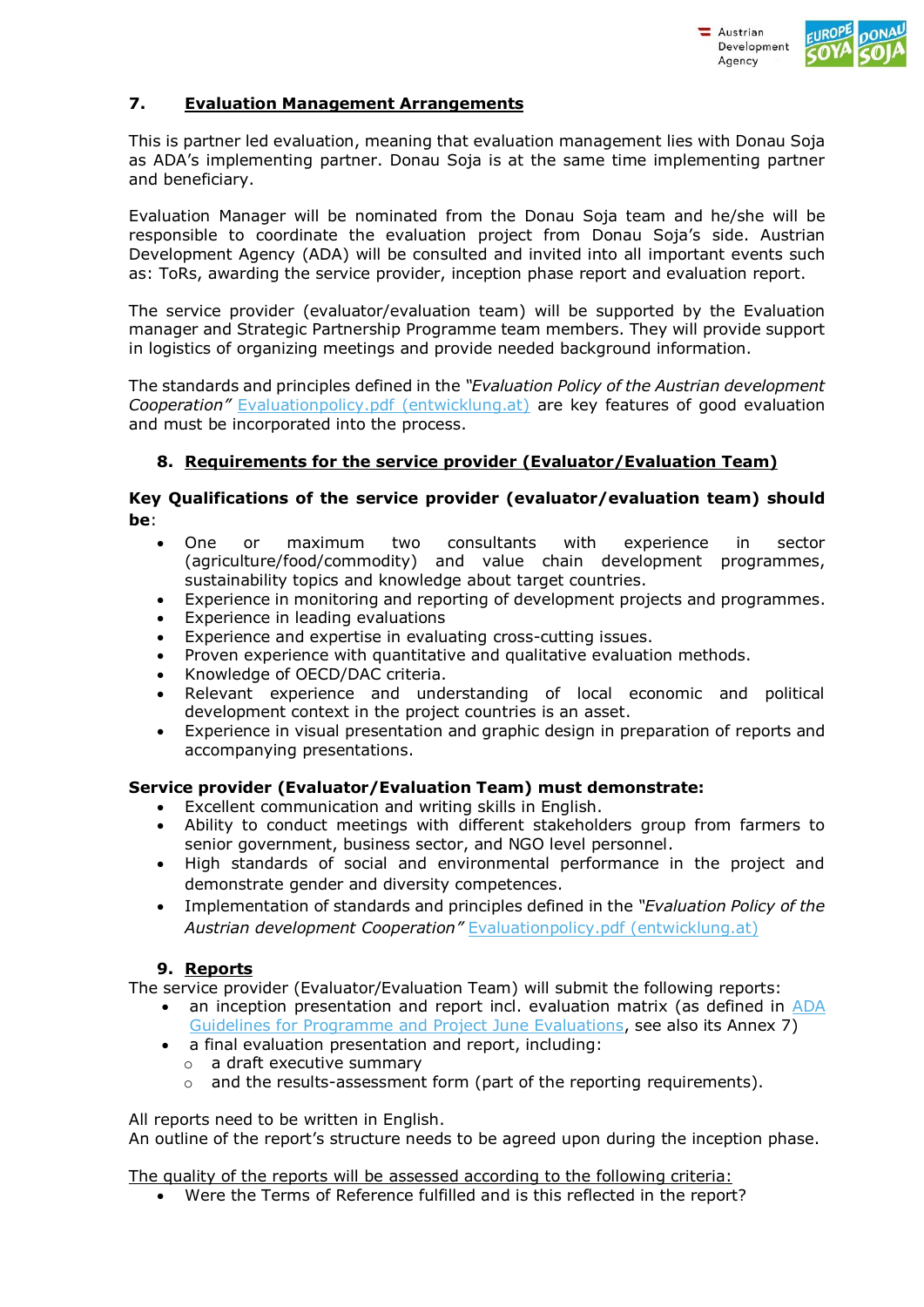



- Was the report prepared according to the Guidelines for Project and Programme evaluations developed by the Austrian Development Agency?
- Are the evaluation results clearly reflected in the report?
- Are the recommendations for programme prolongation/new phase clearly indicated in the report?
- Can executive summery be used as a public document?
- Visual identity and graphic presentation of the report.
- Can the report be distributed in the delivered form?
- Is the Results-Assesment Form (RAF) (see Annex 1/ Annex 9 in [ADA Guidelines](https://www.entwicklung.at/fileadmin/user_upload/Dokumente/Evaluierung/Evaluierungs_Leitfaeden/Guidelines_for_Programme_and_Project_Evaluations_ADA_2020.pdf)  [for Programme and Project June Evaluations\)](https://www.entwicklung.at/fileadmin/user_upload/Dokumente/Evaluierung/Evaluierungs_Leitfaeden/Guidelines_for_Programme_and_Project_Evaluations_ADA_2020.pdf) part of the report?

## **10.Submission of Offer**

The offer should be submitted until the **5 th of July, 2022, COB** and should provide the following details in English:

- Service provider's proposal indicating:
	- $\circ$  time estimation (# of working days, 1 working day=8hours) per task for evaluation team,
	- o Its profile and/or description of evaluation qualification
	- o first outlook on evaluation methods and report content
	- o availability
	- Information about professional background:
		- o evaluators' curriculum vitae
		- o reference evaluation conducted in a relevant field
- Budget indicating daily fees per expert, days per task, envisaged travel costs (if applicable), material costs if applicable, other costs. Please prepare the budget in EUR.

#### Please use following form for your financial offer.

| 1. FEES FOR EVALUATOR   INCEPTION PHASE   INQUIARY PHASE   FINALISATION PHASE |  |  |
|-------------------------------------------------------------------------------|--|--|
| <b>Evlauator 1 name:</b>                                                      |  |  |
| Fee per day                                                                   |  |  |
| Number of days                                                                |  |  |
| Please add rows (fees and                                                     |  |  |
| number of days needed) for each<br>team member                                |  |  |
| <b>Total costs 1:</b>                                                         |  |  |
| <b>2.TRAVEL AND</b>                                                           |  |  |
| <b>SUBSISTENCE</b><br><b>ALLOWENCES*</b>                                      |  |  |
| Please explain cost per item with                                             |  |  |
| words and amounts (up to) so it<br>is clear how total travel budget is        |  |  |
| calculated (e.g., flight, local                                               |  |  |
| transport, per diem,                                                          |  |  |
| accommodation, reserve)                                                       |  |  |
| <b>Total costs 2:</b>                                                         |  |  |
| <b>3.OTHER COST</b><br><b>PAUSHAL</b>                                         |  |  |
| Please list items (e.g.,                                                      |  |  |
| communication, copying,                                                       |  |  |
| printing, translation, etc) so it is<br>clear for what the other costs will   |  |  |
| be spent                                                                      |  |  |
| Total costs 3:                                                                |  |  |
| <b>TOTAL COSTS 1+2+3</b>                                                      |  |  |

\**Please consider Annex 2- Donau Soja Travel Rules for Guests and Consultants*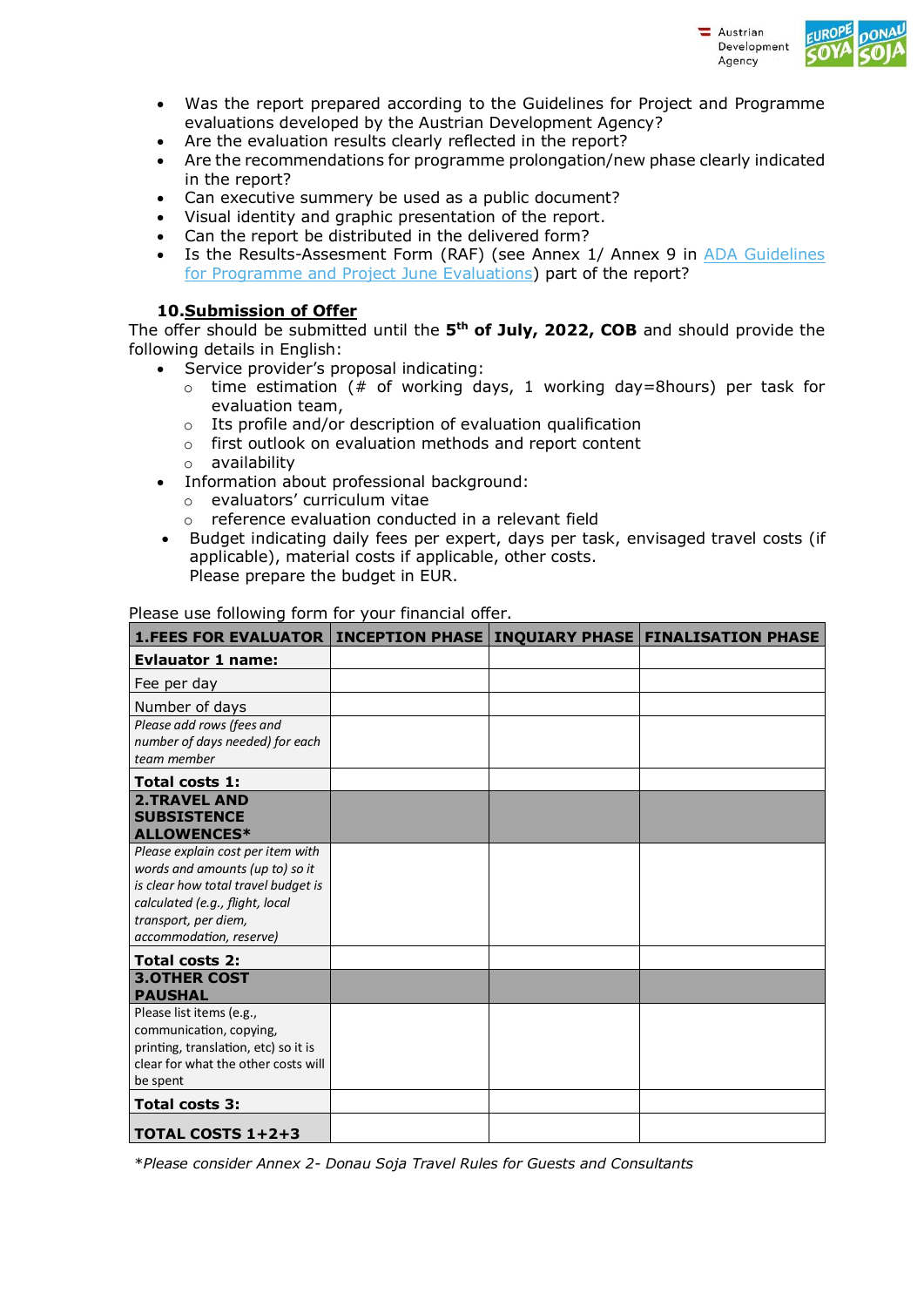

Please send required documents to the following e-mail address: [project\\_admin@donausoja.org.](mailto:project_admin@donausoja.org)

Should you have questions please contact:

- 1. MS. Biljana Tadic, Project Administration Manager, [\(project\\_admin@donausoja.org,](mailto:project_admin@donausoja.org) +381600505893)
- 2. MS. Emilija Stefanovic, Head of Project Cooprdination, Phone: +38163635795, Email: [stefanovic@donausoja.org](mailto:stefanovic@donausoja.org)

## **11.Appraisal of Evaluation Offers**

The offers will be assessed according to the following criteria:

- Quality and price of offer
- Availability in the suggested time period
- Requested professional and regional expertise

Only shortlisted applicants will be contacted and invited. Any form of lobbying will lead to disqualification.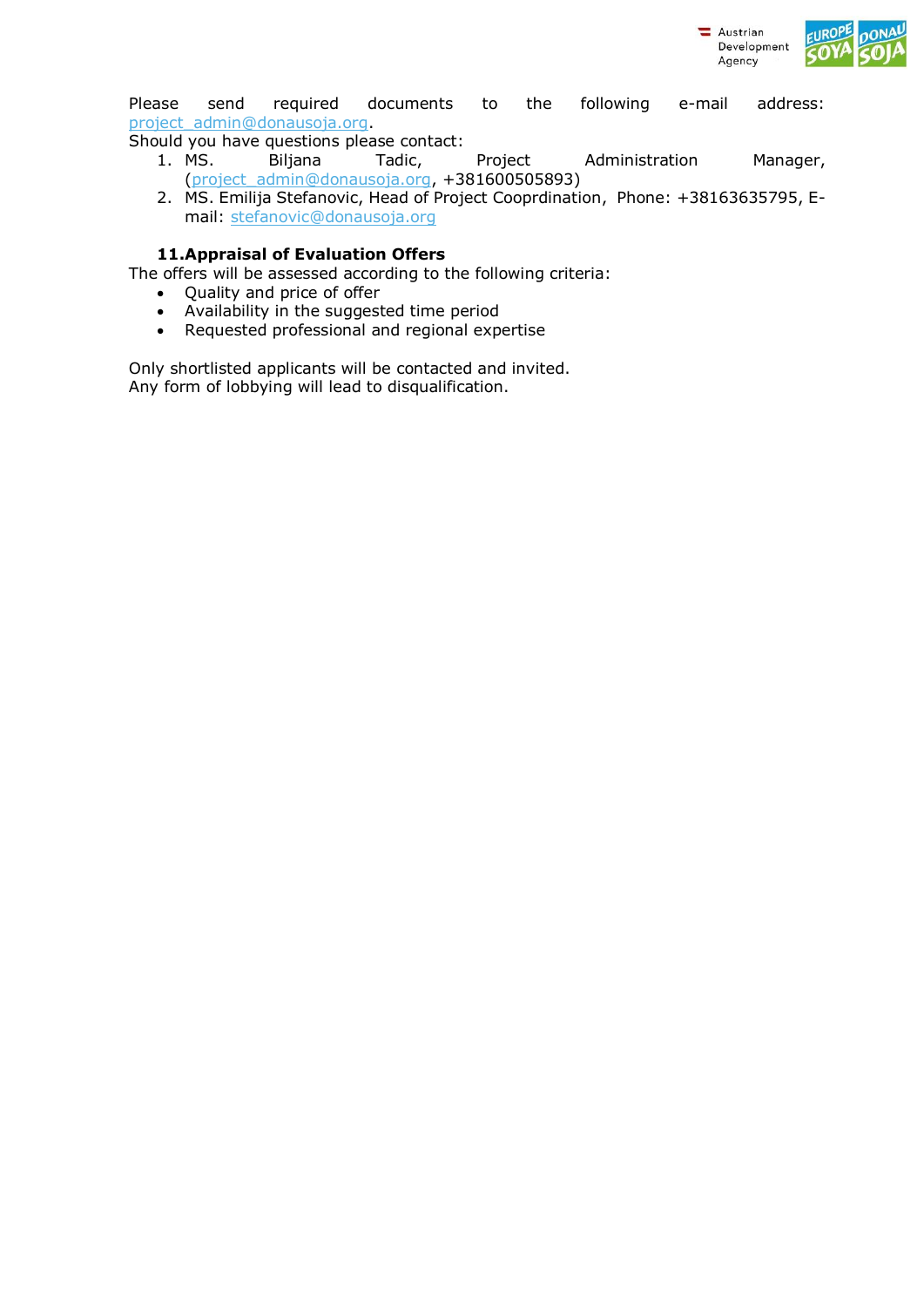



#### **12.Annexes: Annex 1**

i,

**Results-Assessment Form (RAF)**

Annex 1: [Results Assessment Form \(RAF\)](https://www.entwicklung.at/fileadmin/user_upload/Dokumente/Evaluierung/Evaluierung_Templates/Annex9_Results_AssessmentForm_Template_01.xlsx)

|                                                                                                                                                                                                   | $\overline{r}$ while $\overline{r}$ . The probable $\overline{r}$ is a probable from the first set<br>The Results Assessment Form is a mandatory annex to the evaluation report of ADA PP evaluations. |  |                                                                                                          |                               |                               |  |
|---------------------------------------------------------------------------------------------------------------------------------------------------------------------------------------------------|--------------------------------------------------------------------------------------------------------------------------------------------------------------------------------------------------------|--|----------------------------------------------------------------------------------------------------------|-------------------------------|-------------------------------|--|
|                                                                                                                                                                                                   |                                                                                                                                                                                                        |  |                                                                                                          |                               |                               |  |
| It serves to help ADA to assess how integrated results-based management is implemented at the<br>level of programs/projects and make an assessment of the extent to which programmes and projects |                                                                                                                                                                                                        |  |                                                                                                          |                               |                               |  |
|                                                                                                                                                                                                   |                                                                                                                                                                                                        |  | contribute to the achievement of results at different levels. Part 1 of the RAF needs to be filled in by |                               |                               |  |
|                                                                                                                                                                                                   |                                                                                                                                                                                                        |  | the evaluation manager and the ADA PPM, while part 2 needs to be filled in by the evaluator(s).          |                               |                               |  |
|                                                                                                                                                                                                   |                                                                                                                                                                                                        |  | FOR THE EVALUATION MANAGER AND ADA PPM TO FILL IN (PART 1)                                               |                               |                               |  |
| PP Title:                                                                                                                                                                                         |                                                                                                                                                                                                        |  |                                                                                                          |                               |                               |  |
|                                                                                                                                                                                                   |                                                                                                                                                                                                        |  | ADA Organisational                                                                                       |                               |                               |  |
|                                                                                                                                                                                                   | ADA PP Number:                                                                                                                                                                                         |  | Unit managing the<br>PP:                                                                                 |                               | CRS Code/s:                   |  |
|                                                                                                                                                                                                   | Country/Region<br>of PP:                                                                                                                                                                               |  | Evaluation<br>Manager:                                                                                   |                               | Project Budget:               |  |
|                                                                                                                                                                                                   |                                                                                                                                                                                                        |  | FOR THE EVALUATOR(S) TO FILL IN (PART 2)                                                                 |                               |                               |  |
| Evaluation                                                                                                                                                                                        |                                                                                                                                                                                                        |  | $\overline{\text{T}}$ iming of                                                                           |                               | Completion date of            |  |
| company/                                                                                                                                                                                          |                                                                                                                                                                                                        |  | evaluation with a                                                                                        |                               | evaluation                    |  |
| evaluator:                                                                                                                                                                                        |                                                                                                                                                                                                        |  | view to PP cycle*:                                                                                       |                               | $(xx/xx/xxx)$ :               |  |
|                                                                                                                                                                                                   | Assessment of results - key aspects                                                                                                                                                                    |  |                                                                                                          |                               |                               |  |
|                                                                                                                                                                                                   |                                                                                                                                                                                                        |  | 1. The extent to which the planned output/s (as defined in the project document/logframe/Theory of       |                               |                               |  |
|                                                                                                                                                                                                   |                                                                                                                                                                                                        |  | Change) has/have been achieved taking into account the causal link between inputs and outputs.           |                               |                               |  |
|                                                                                                                                                                                                   |                                                                                                                                                                                                        |  | Score (choose only one answer for each aspect assessed) 123                                              |                               | $\Box$ F (Fully achieved)     |  |
|                                                                                                                                                                                                   |                                                                                                                                                                                                        |  |                                                                                                          |                               | $\Box$ L (Largely achieved)   |  |
|                                                                                                                                                                                                   | $\Box$ P (Partially achieved)                                                                                                                                                                          |  |                                                                                                          |                               |                               |  |
|                                                                                                                                                                                                   | $\Box$ N (Not achieved)                                                                                                                                                                                |  |                                                                                                          |                               |                               |  |
|                                                                                                                                                                                                   | $\Box$ NAP (not applicable)                                                                                                                                                                            |  |                                                                                                          |                               |                               |  |
|                                                                                                                                                                                                   | $\Box$ NAS (not assessed)                                                                                                                                                                              |  |                                                                                                          |                               |                               |  |
| Justify score. Include finding and reference page/s in<br>evaluation report.                                                                                                                      |                                                                                                                                                                                                        |  |                                                                                                          |                               |                               |  |
| 2. The extent to which the planned outcome/s (as defined in the project document/logframe/Theory                                                                                                  |                                                                                                                                                                                                        |  |                                                                                                          |                               |                               |  |
| of Change) has/have been achieved taking into account the causal link between outputs and                                                                                                         |                                                                                                                                                                                                        |  |                                                                                                          |                               |                               |  |
| outcomes.                                                                                                                                                                                         |                                                                                                                                                                                                        |  |                                                                                                          |                               |                               |  |
|                                                                                                                                                                                                   | Score (choose only one answer for each aspect assessed)<br>$\Box$ F (Fully achieved)                                                                                                                   |  |                                                                                                          |                               |                               |  |
|                                                                                                                                                                                                   |                                                                                                                                                                                                        |  |                                                                                                          |                               | $\Box$ L (Largely achieved)   |  |
|                                                                                                                                                                                                   |                                                                                                                                                                                                        |  |                                                                                                          | $\Box$ P (Partially achieved) |                               |  |
|                                                                                                                                                                                                   |                                                                                                                                                                                                        |  | $\Box$ N (Not achieved)                                                                                  |                               |                               |  |
|                                                                                                                                                                                                   |                                                                                                                                                                                                        |  | □ NAP (not applicable)                                                                                   |                               |                               |  |
|                                                                                                                                                                                                   |                                                                                                                                                                                                        |  |                                                                                                          |                               | □ NAS (not assessed)          |  |
|                                                                                                                                                                                                   | Justify score. Include finding and reference page/s in<br>evaluation report.                                                                                                                           |  |                                                                                                          |                               |                               |  |
|                                                                                                                                                                                                   |                                                                                                                                                                                                        |  | 3. The extent to which the PP contributed to the objectives at impact level (as defined in the project   |                               |                               |  |
|                                                                                                                                                                                                   | document/logframe/ToC).                                                                                                                                                                                |  |                                                                                                          |                               |                               |  |
|                                                                                                                                                                                                   |                                                                                                                                                                                                        |  | Score (choose only one answer for each aspect assessed)                                                  |                               | $\Box$ F (Fully achieved)     |  |
|                                                                                                                                                                                                   |                                                                                                                                                                                                        |  |                                                                                                          |                               | $\Box$ L (Largely achieved)   |  |
|                                                                                                                                                                                                   |                                                                                                                                                                                                        |  |                                                                                                          |                               | $\Box$ P (Partially achieved) |  |
|                                                                                                                                                                                                   |                                                                                                                                                                                                        |  |                                                                                                          |                               | $\Box$ N (Not achieved)       |  |
|                                                                                                                                                                                                   |                                                                                                                                                                                                        |  |                                                                                                          |                               | $\Box$ NAP (not applicable)   |  |
|                                                                                                                                                                                                   |                                                                                                                                                                                                        |  |                                                                                                          |                               |                               |  |

 $<sup>1</sup>$  The level of achievement (F, L, P, N) stated in the RAF must be documented the evaluation report through</sup> solid, triangulated evidence. The RAF must include a reference to relevant key findings and evidence in the evaluation report.

 $^2$  In case of NAP, a reference to the project document and its goal and objectives or the evaluation`s ToR and which criteria were assessed as part of the evaluation, must be included.

 $3$  In case of NAS, a thorough justification must be included, with reference to the evaluation report, why a solid assessment was not possible.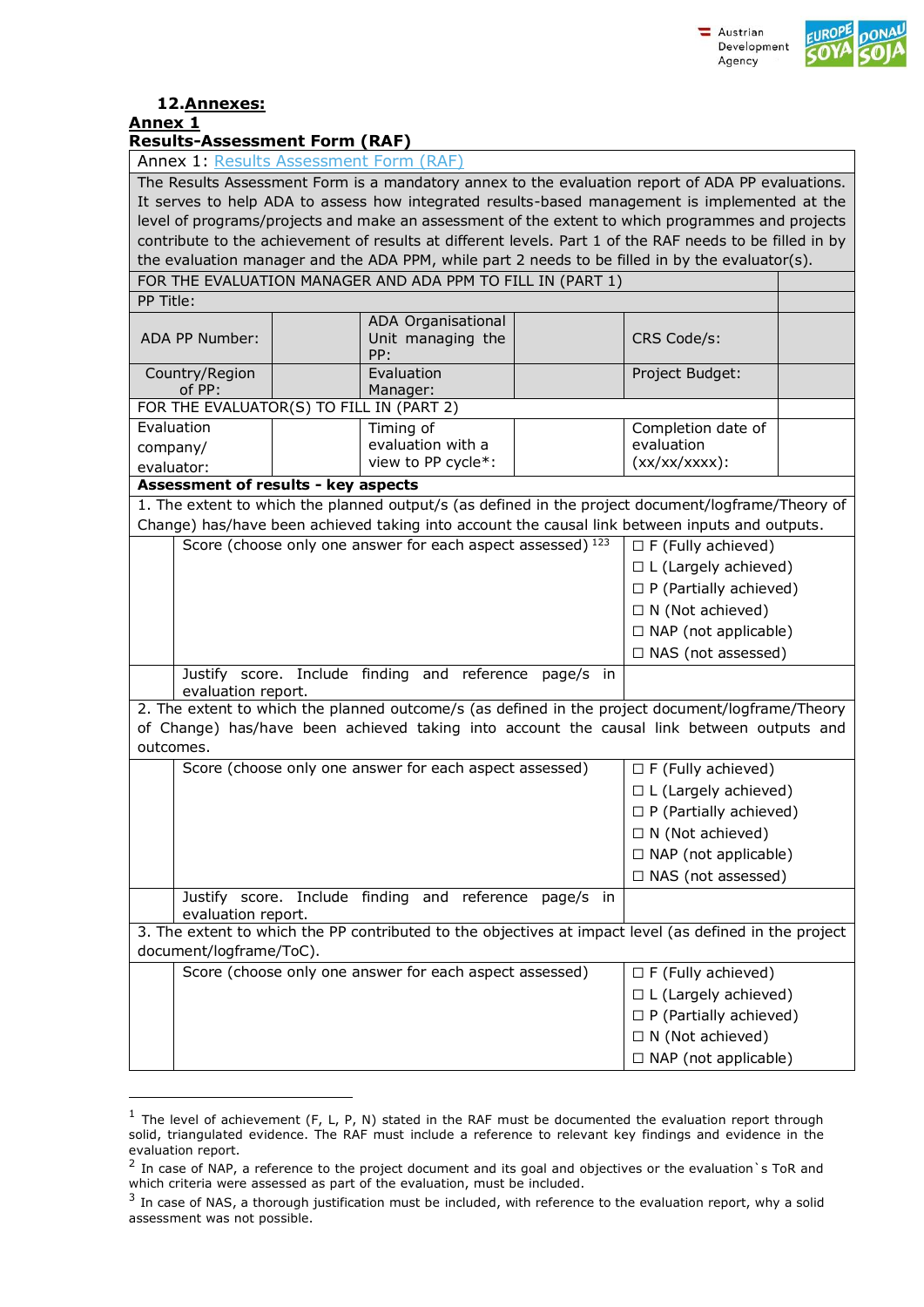



|                                                                                                      | $\Box$ NAS (not assessed)     |  |  |
|------------------------------------------------------------------------------------------------------|-------------------------------|--|--|
| Justify score. Include finding and reference page/s<br>in<br>evaluation report.                      |                               |  |  |
| 4. The extent to which the outputs, outcomes and impact achieved contributed to results related to   |                               |  |  |
| the relevant cross-cutting issues. Please add a justification for each relevant cross-cutting issue. |                               |  |  |
| Score (choose only one answer for each aspect assessed)                                              | $\Box$ F (Fully achieved)     |  |  |
|                                                                                                      | $\Box$ L (Largely achieved)   |  |  |
|                                                                                                      | $\Box$ P (Partially achieved) |  |  |
|                                                                                                      | $\Box$ N (Not achieved)       |  |  |
|                                                                                                      | $\Box$ NAP (not applicable)   |  |  |
|                                                                                                      | $\Box$ NAS (not assessed)     |  |  |
| Justify score. Include finding and reference page/s<br>in<br>evaluation report.                      |                               |  |  |
| 5. Have the right approaches - with a view to implementing ADA's overarching principles - been       |                               |  |  |
| adopted to ensure results achievement?                                                               |                               |  |  |
| Score (choose only one answer for each aspect assessed)                                              | $\Box$ F (Fully achieved)     |  |  |
|                                                                                                      | $\Box$ L (Largely achieved)   |  |  |
|                                                                                                      | $\Box$ P (Partially achieved) |  |  |
|                                                                                                      | $\Box$ N (Not achieved)       |  |  |
|                                                                                                      | $\Box$ NAP (not applicable)   |  |  |
|                                                                                                      | $\Box$ NAS (not assessed)     |  |  |
| Justify score. Include finding and reference<br>page/s<br>in<br>evaluation report.                   |                               |  |  |

\* For example, mid-term or end-term evaluation.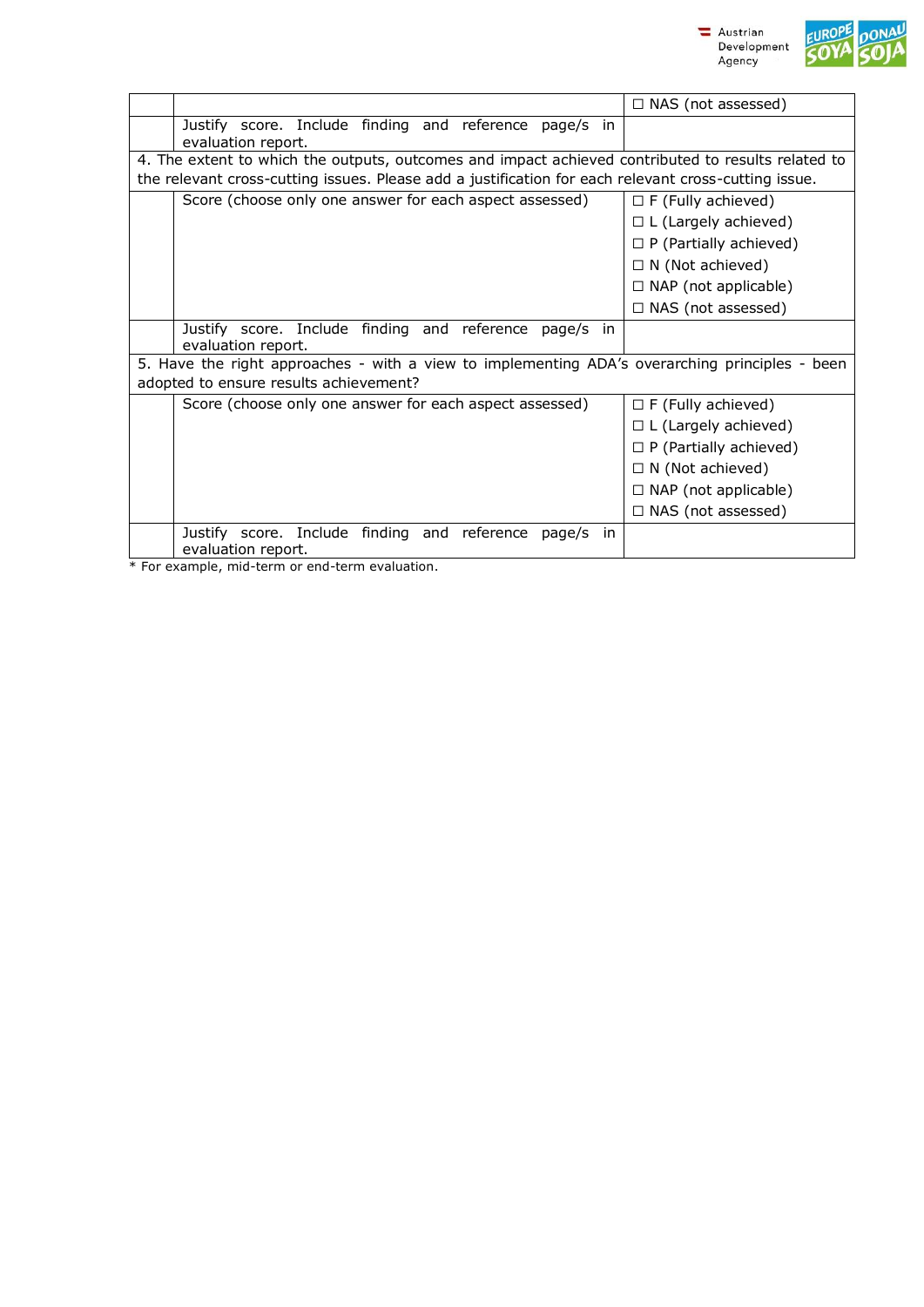

## **Annex 2:**

# **DONAU SOJA TRAVEL RULES FOR GUESTS AND CONSULTANTS**

### *This document summarizes official Donau Soja rules related to travel and refers to travels of outsourced consultants and guests. The rules apply to both direct payments and reimbursements.*

Travel expenses will only be paid/reimbursed where the following conditions are met:

- All expenditures related to travel are subject of prior approval of the responsible person within Donau Soja Organisation.
- The travel expenses have actually been incurred and can be verified. If the meeting is cancelled by a third party at a short notice or directly by Donau Soja, cancellation fee will be reimbursed based on proof (e. g. email with cancellation of the meeting).
- Only **valid invoices** can be subject of cost reimbursement (e.g. Airbnb and Uber are ineligible).
- A **valid invoice** MUST include the following:
	- o Name and Address of Issuant,
	- o Invoice Amount (net, tax percentage, tax amount, total amount; or at least indication if the invoice includes tax)
- All possible fare reductions, rebates, discounts, etc. were claimed and the least expensive route was chosen in the case of travel/ transportation.

# **Invoicing:**

- Expenses incurred will be reimbursed upon proper written request for reimbursement (including proof of evidence).
- When invoicing, the REASON / PURPOSE of the travel must be provided for each travel.
- Each receipt must be clear to which cost line it belongs to on invoice, if summarized together, make a reference on receipt and invoice.
- Proof rate of exchange must be provided (copy credit card statement or exchange rate receipt).

# **Transportation:**

- **1. Public transportation** is the most desirable means of transport. Donau Soja promotes/considers public transportation as the responsible environmental choice.
- **2.** For each **Taxi** invoice justification is needed, it must be the cheapest or only option. For transportation to and from the airport, taxi is only allowed after 10 p.m. and before 6 a.m.
- **3. Rent a Car:** Only compact or midsize car possible (Premium, Luxury or Elite car rentals are ineligible). Justification is needed - it must be the cheapest or only option.
- **4. Private car** use is not possible, unless approved by responsible person. In case of approved private car use, reimbursement is based on Logbook and Donau Soja rules for private car use. Maximum allowence for private car use is 0.42 Euros). Gas, maintenance or any other car or transportation invoice (toll, parking etc.) are not eligible and cannot be accepted. **Damage to personal vehicles** cannot be subject of reimbursement.
- **5. Parking costs** at airports while on travel cannot be covered. Parking costs if public transportation available cannot be covered. Parking **fines** or **traffic violations**  cannot be subject of reimbursement.
- **6. Only economy class tickets** (train 2<sup>nd</sup> class ticket) can be reimbursed not first class or business.
- **7. Boarding Passes:** Flights can only be accepted if a boarding pass is available.